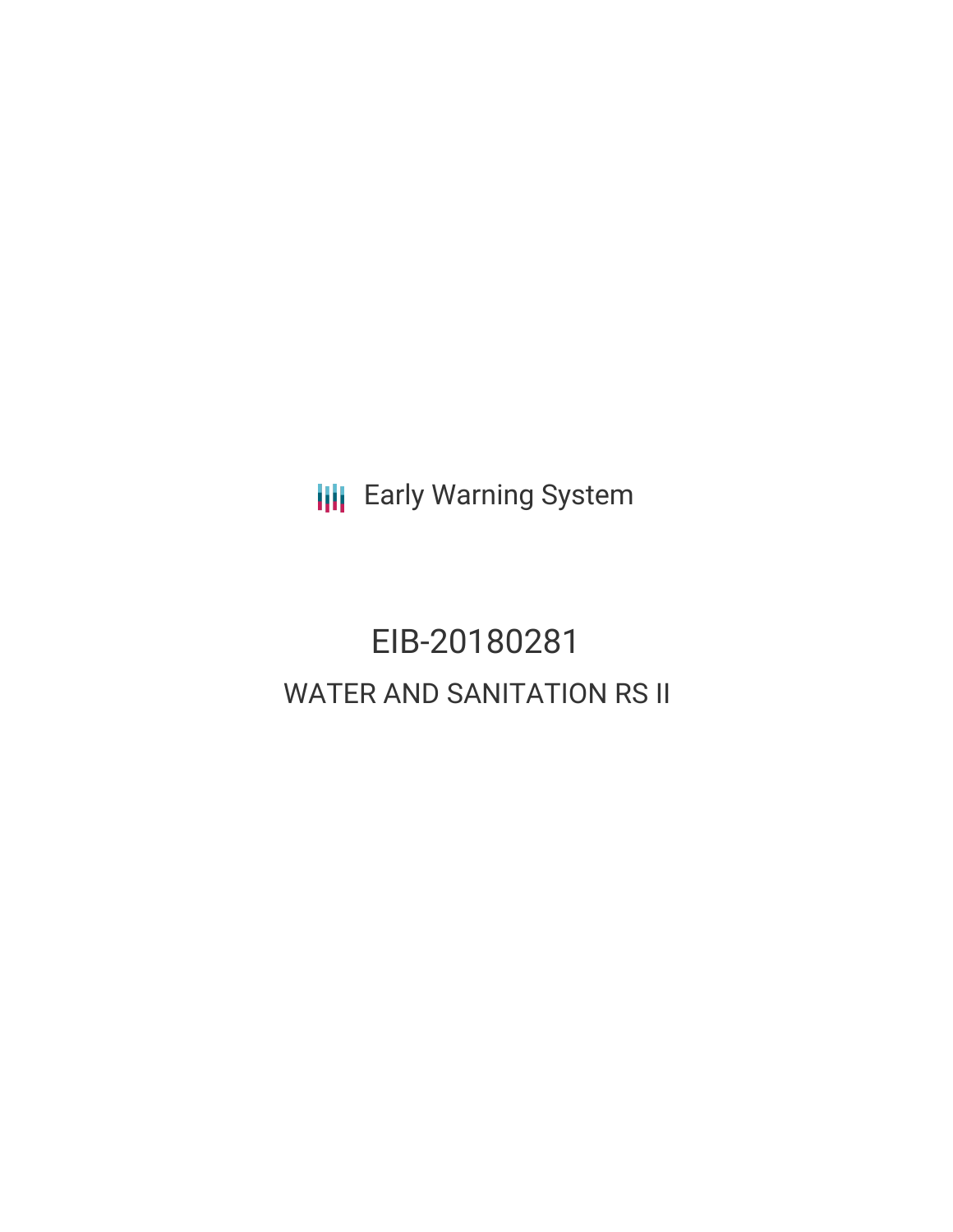## **Quick Facts**

| <b>Countries</b>               | Bosnia and Herzegovina         |
|--------------------------------|--------------------------------|
| <b>Financial Institutions</b>  | European Investment Bank (EIB) |
| <b>Status</b>                  | Proposed                       |
| <b>Bank Risk Rating</b>        | U                              |
| <b>Borrower</b>                | REPUBLIKA SRPSKA               |
| <b>Sectors</b>                 | Water and Sanitation           |
| <b>Investment Type(s)</b>      | Loan                           |
| <b>Investment Amount (USD)</b> | $$34.82$ million               |
| <b>Loan Amount (USD)</b>       | $$34.82$ million               |
| <b>Project Cost (USD)</b>      | $$69.63$ million               |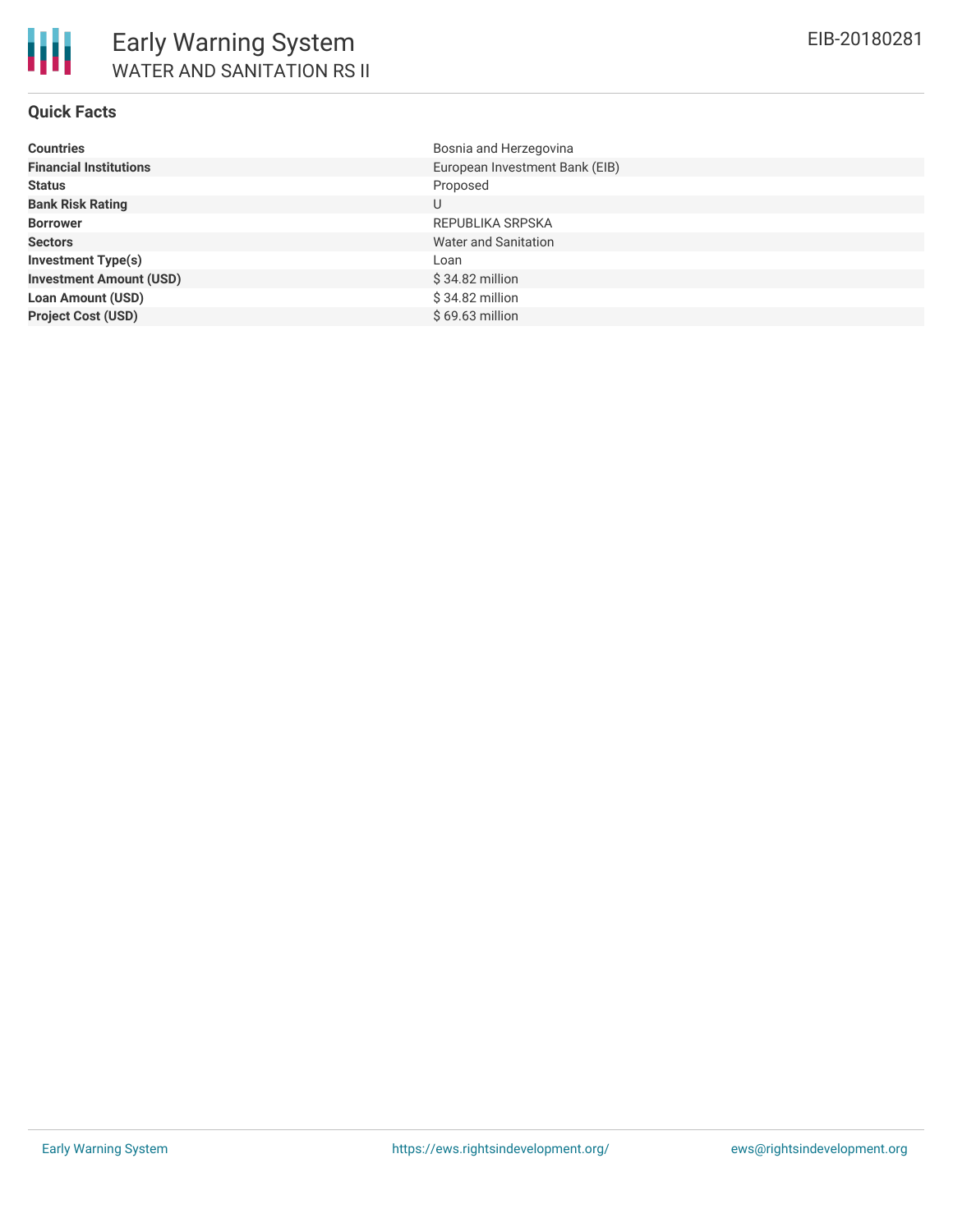

### **Project Description**

According to EIB website, the project aims at developing the social and economic infrastructure in small municipalities across Republika Srpska, through a programme of construction and rehabilitation of water supply and sanitation. This operation also falls under the framework of the EU Economic Resilience Initiative. The main project components will focus on the construction of:

- Water resources and abstraction infrastructure
- Water treatment plants and distribution networks, including water tanks and pumping stations
- Sewerage systems and wastewater treatment plants
- Storm water systems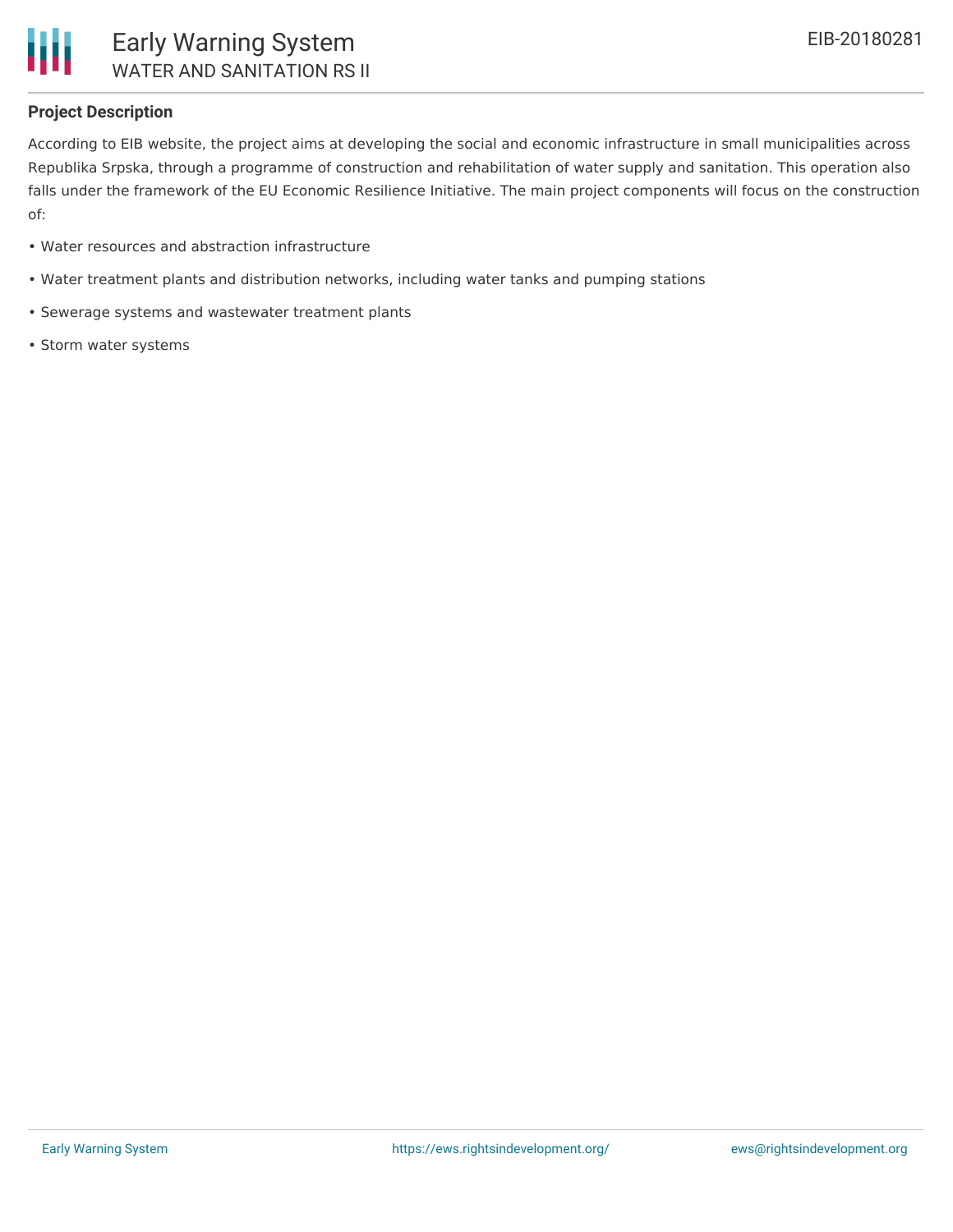

# **Investment Description**

European Investment Bank (EIB)